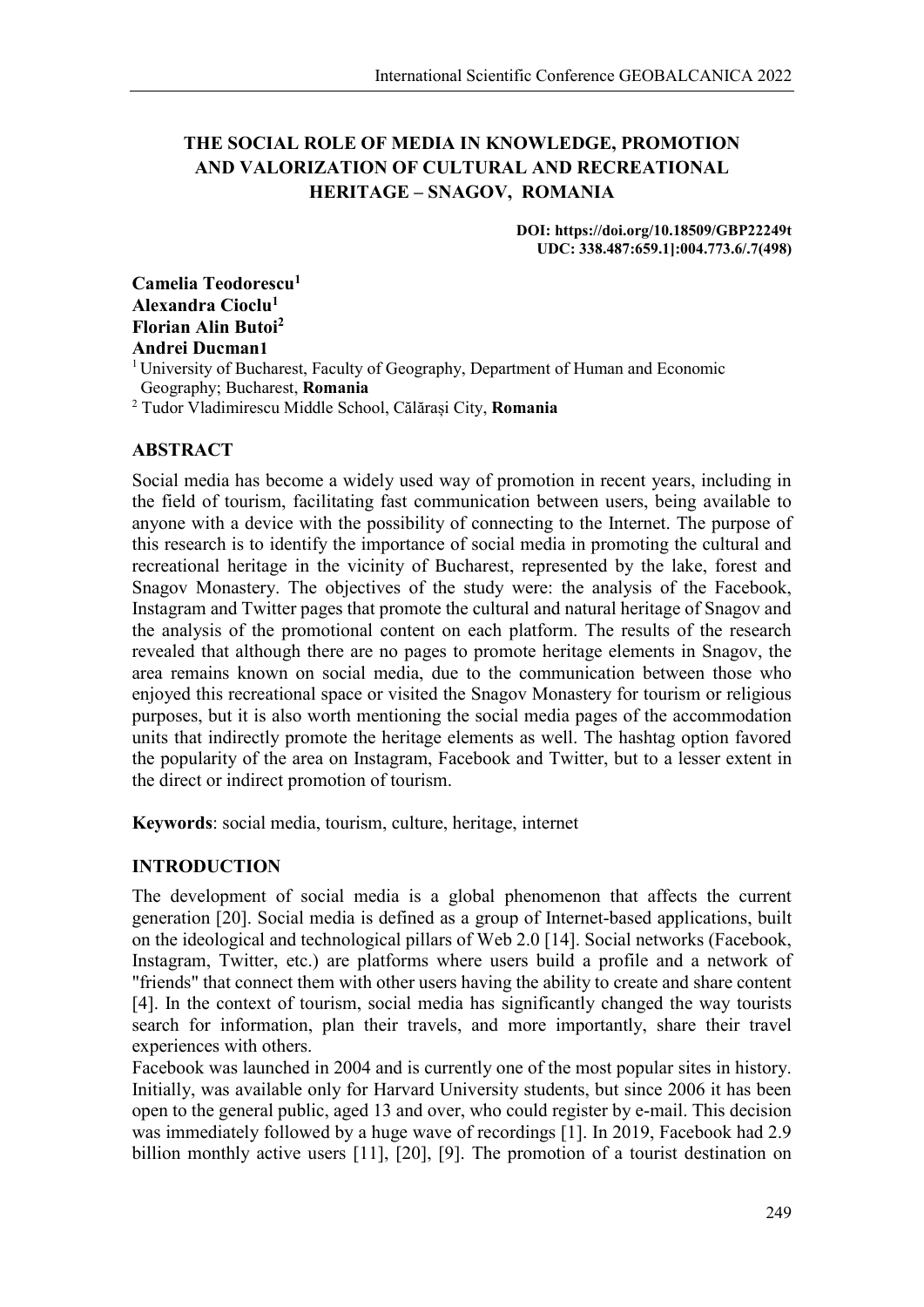Facebook facilitates creation of content among users, determines direct relationships between current and potential tourists and promotes the exchange of impressions online, which can improve the image of the destination [15], [33], [24].

Another very popular platform is Instagram. Since its launch in 2010, Instagram has developed and registered more and more users, being mainly intended for photographic content, which can be used both for marketing campaigns of various brands [35], but also for promotion of cultural tourism [19]. In the context of tourism, the purpose of online photography is to induce a positive public perception of the tourist destination [10], [31], [29], 12]. Some researchers have highlighted the value of Instagram as an effective means of communication for operators and travel agencies to promote a destination [22], [8]. Not only that has Instagram has become a vital tool in multi-destination promotion strategies, but one of the latest marketing practices of travel organizations is to involve travel bloggers and influencers on this platform in tourism promotion strategies, for example Dubai, Jordan, Scotland and Australia etc.

Twitter was created in 2006 and is considered the most popular microblogging site in the world [2], [25], [9]. Bassolas in 2011 emphasizes the value of Twitter data and metadata for analyzing user behavior, and Deddens also notes in 2011 that Twitter's original purpose was to inform people about what they are doing. However, Twitter has become one of the most important information channels about current personal and public events [23], [27], [3].

Tourism is one of the industries that has gained many benefits from the development of social media, especially in terms of tourism behavior analysis, planning and creation of marketing strategies.

In the literature analysis related with the importance of social media for tourism industry, Mirzaalian & Halpenny in 2019 found that most studies analyzed destination image [15], [18], [17], tourist satisfaction with the chosen destination [5], but also travel models and tourist flows [13], [32], [30]. Also, research that analyzed various features of tourism industry used social media as a database to forecast tourist flows to a specific destination [21], [24], but also to measure the performance and accuracy of analytical methods [11]. The variety of methods based on social media data includes the analysis of posts, feelings, trends, but also predictive analysis and spatialization of tourism phenomenon [23], [16], [8].

Social media platforms are ideal for organizations with a small marketing budget [26]. Content for posting in the form of text, images and videos is easily created and shared with mobile users [34], [28], [7]. Király in 2011 mentions a Skyscannar study that looked at how social media influences travel attitudes. The result was interesting, half of the participants said that they selected their next holiday destination after the photos shared by friends online. In addition, this study also showed that 88% of users always look at their friends' holiday photos.

Positive and negative online reviews provide information that helps tourism service/ product providers to evaluate consumer perception and appreciation in order to determinate how the tourist product / service managed to fulfill its brand promise. Negative reviews highlight situations in which a destination has failed to meet the requirements of tourists, while positive reviews provide new ideas for tourism service providers. Also, the revisiting intentions are consolidated which can lead to loyalty over time. Gilbert & Veloutsou in a 2006 study concluded that online reviews for hospitality and tourism tend to be better compared to other service industries, such as banking and finance.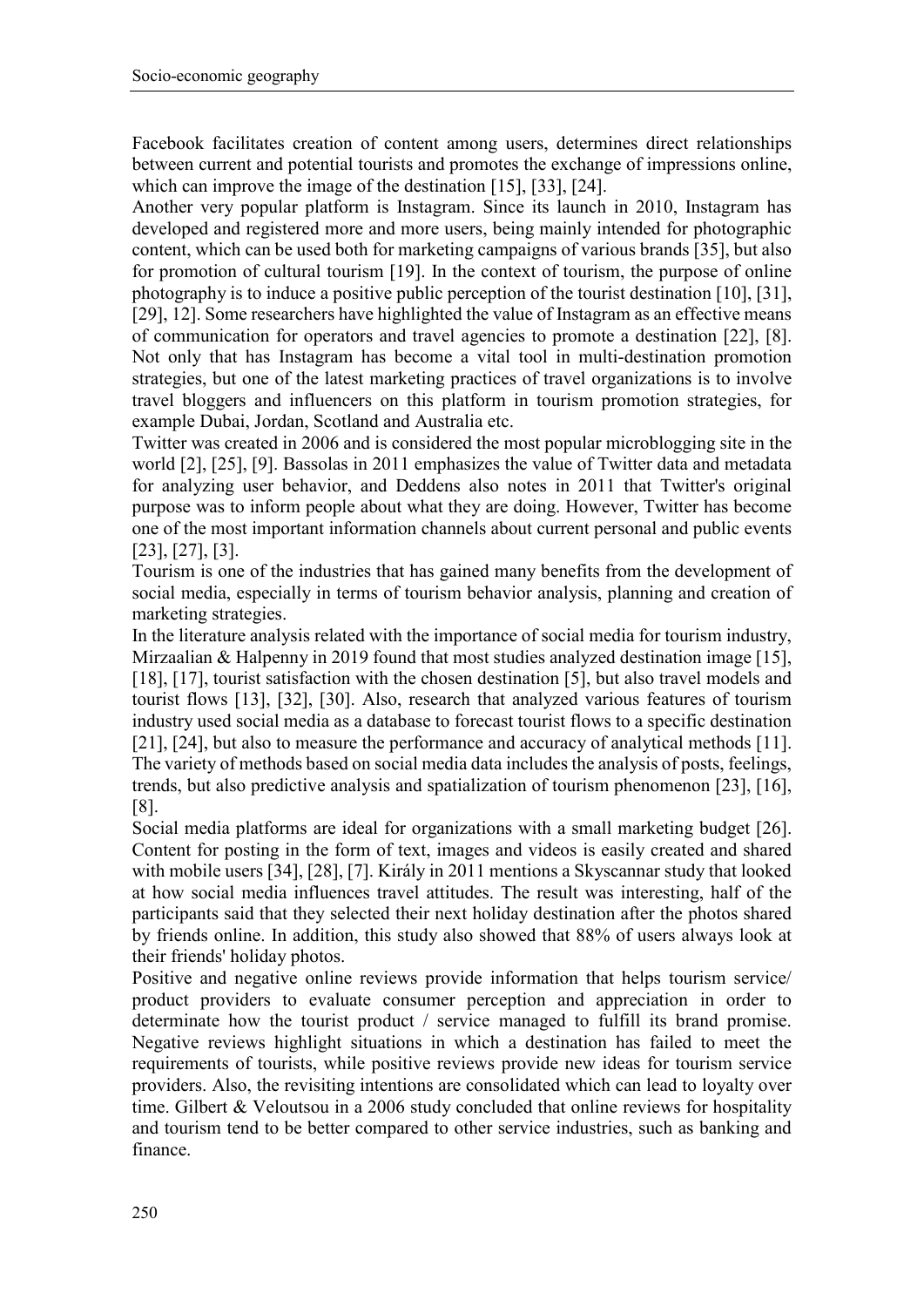## **METODOLOGY**

The research methods in this study are based on the observation and analysis of content on 3 social platforms (Facebook, Instagram and Twitter). According to Weber 1990, the analysis of content posted on social media networks is particularly useful, allowing researchers to identify the link between text and / or visual content through a set of procedures. Content analysis is often photo-oriented and this makes possible to simultaneously study both observable features of images and latent content by examining additional elements embedded in the message [4], [10]. The decision on the methodology was based on studies conducted by Iglesias-Sánchez and his collaborators in 2020. Were also analyzed the most popular hashtags related with "Snagov" using brandmentions.com for Instagram and dash.tweetbinder.com for Twitter. The results refer to the period November 22-28, 2021.

#### **RESULTS**

#### **Promotion via Facebook**

According to the data provided by napoleoncat.com in October 2021, were 11,949,900 Facebook users in Romania, which represents 62.1% of the entire population. The majority of users are women, 50.8%, and in terms of age most users are in the category of 25-34 years (Figure. 1)



**Figure 1**. Search results for the word "Snagov" on Facebook

On Facebook, the promotion of the heritage of Snagov commune is reduced. There are over 130 pages that contain the word "Snagov" in their name , but only two of them deal with the promotion of the natural and cultural heritage of Snagov commune. These pages are managed by the same NGO, Snagov Foundation, which actively promotes the natural and cultural heritage of the commune, and also functions as a travel agency. For sights such as Snagov Monastery and Snagov Palace there are Facebook pages, each with about 500 likes. Regarding the groups, there are about 12 whose main purpose is to facilitate the exchange of news and announcements of public interest for the inhabitants of Snagov commune. In the analysis of the posts within these groups, the promotion of the natural and cultural heritage of the commune was not observed. As seen in Fig. 1, Facebook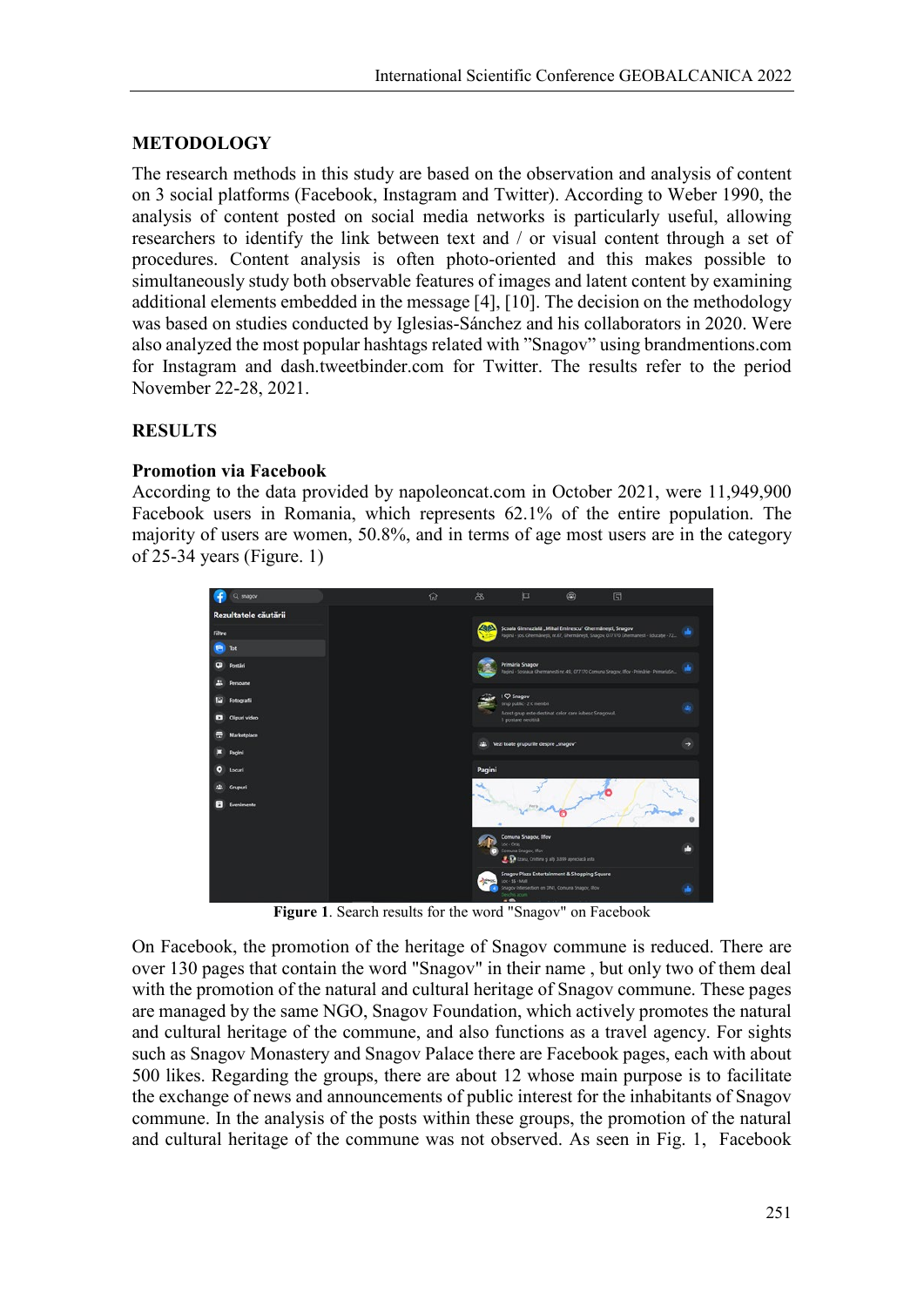platform displays the events, photos, and videos in which Snagov is mentioned as location.

#### **Promotion via Instagram**

In the tourism sector, Instagram takes the form of an online photo album that can be accessed by other users, but also a promotion channel for various tourist destinations. The advantage offered by Instagram for self-promotion is the ability to turn users into a target audience for each visual material uploaded. Tour operators have exploited this advantage, using it in promoting the image of some tourist destinations [14], [6]. According to napoleoncat.com in October 2021, there were 4,890,300 Instagram users in Romania, which means about 25.4% of the entire population. The majority of users are women, 50.2%, and the predominant age group is 18-24 years.

There are no pages dedicated exclusively to the promotion of the natural and cultural heritage of Snagov on Instagram. Tourist attractions are promoted by hotels or restaurants located here in addition to their own promotion. Examples include Snagov Club (hotel and restaurant), Lagoo Snagov (restaurant), Mood Snagov (restaurant). All these pages have between 3-6,000 followers and over 100 posts each.



**Figure 2**. Analysis of hashtag "snagov" on Instagram

Another element that promotes Snagov on Instagram is the use of hashtag. There are about 20,000 posts that have the hashtag "snagov", 1,000 that have the hashtag "snagovlake" and several hundred with the hashtags "snagovmonastery", "forest". Figure 2 shows the image of the unique interactions and views of the posts that have the hashtag "snagov" between November 22-28, 2021. More than 10,000 people viewed photo or video content that was related to Snagov, which is quite a good impact among users.

#### **Promotion via Twitter**

Examining the social media activities of eight top international tourist destinations, Hays and his collaborators in 2013 found that DMOs (national tourism organizations) generally posted more often on Twitter than on Facebook. The researchers argued that Twitter algorithm was built for real-time updates and mass dissemination of information. Due to the constant updates on this platform, tweets are quickly disappearing from the news sphere. Thus, travel organizations or agencies need to constantly update their content in order to remain visible. Fig. 3 presents the results of hashtag "snagov" analysis on Twitter. It is noted that on Twitter the hashtag "snagov" is least used, which can be explained by the low number of users in Romania.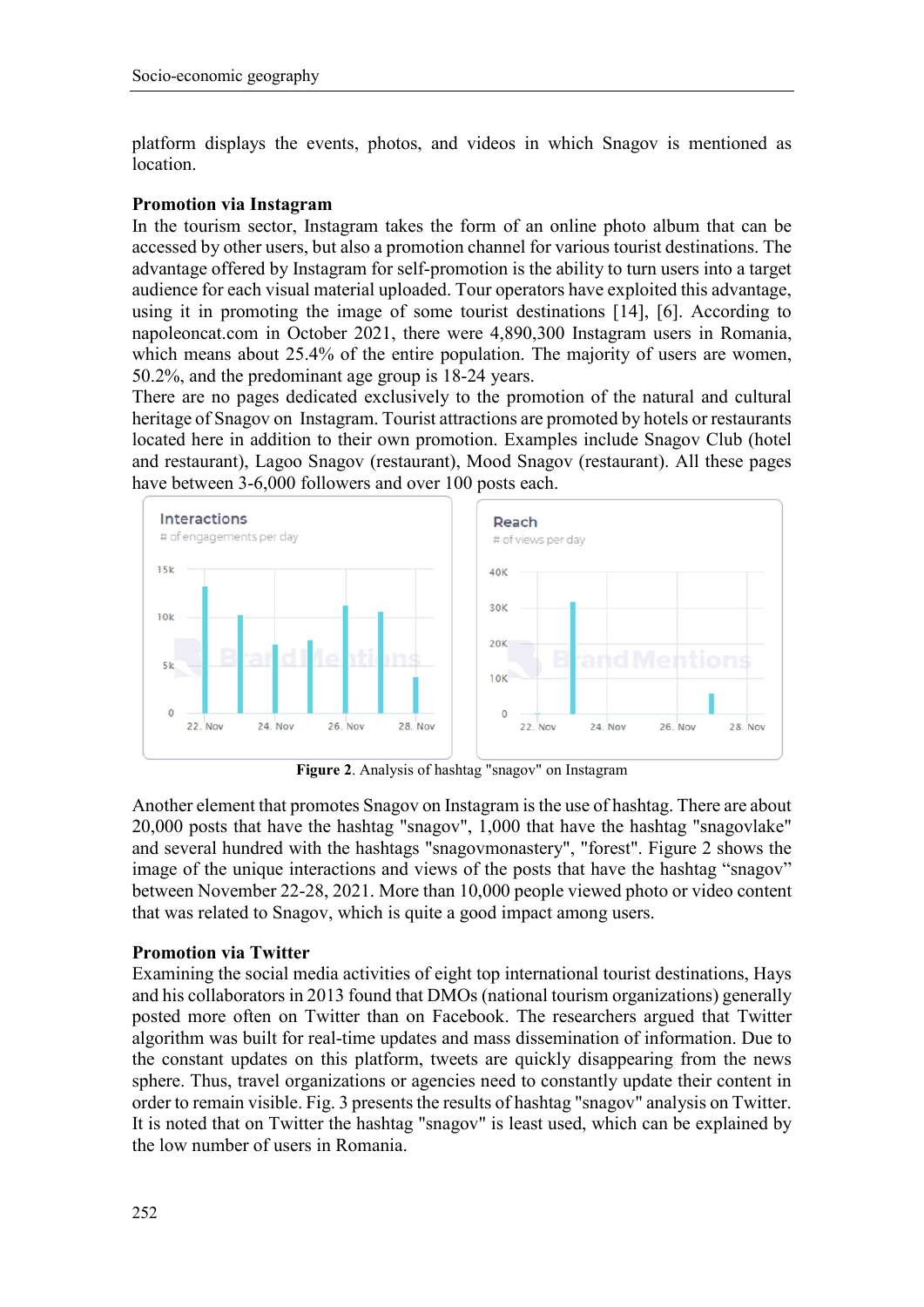|                                       |                           | <b>DATE RANGE</b><br>11/21/2021 - 11/28/2021 |                                         |
|---------------------------------------|---------------------------|----------------------------------------------|-----------------------------------------|
|                                       |                           | <b>TEXT TWEETS 0% ?</b>                      | 0                                       |
| total tweets,                         |                           | <b>REPLIES 62.5% 2</b>                       |                                         |
| 116.67 s                              |                           | RETWEETS 0% 2                                |                                         |
| economic value                        |                           | LINKS AND IMAGES 37.5% ?                     | З                                       |
| 40,963<br>potential impacts           | 40,840<br>potential reach | total contributors                           | 1.14<br>tweets per contributor          |
| 5,834.29<br>followers per contributor | 8<br>original tweets      | 7<br>original contributors                   | 1.14<br>original tweets per contributor |

**Figure 3**. Analysis of hashtag "snagov" on Twitter

## **CONCLUSIONS**

Although Snagov is not sufficiently promoted and known from a tourist point of view, social media plays an important role in the visibility of this area. In this study, three social networks were chosen, the most used when it comes to Romanian Internet users, and the ways of promoting their heritage were analyzed. It can be said that Youtube is a platform that offers a more detailed and attractive perspective in promoting Snagov and has a greater international influence, unlike other social media networks. In terms of internet user preferences, most prefer green spaces, Snagov Forest, and religious tourism, respectively Snagov Monastery.

The size of social networks increases which offers a real opportunity to promote a tourist destination. Although the heritage elements of Snagov are not promoted on these networks through accounts intended exclusively for this purpose, they are promoted indirectly through photos posted by users or through the use of hashtags. Social media platforms, especially Instagram and Facebook, which have the highest market penetration in Romania can be useful tools in promoting a tourist destination and can significantly contribute to improving the destination image.

In the future, this form of promotion will be used more and more. The consumers of a tourist product transform that area in which that product is located into a tourist destination.

## **REFERENCES**

[1] Alba, J., Stay, J., I'm on Facebook--Now What? How to Get Personal, Business, and Professional Value from Facebook, Happy About, Silicon Valley, CA, 2008

[2] Antoniadis, K., Zafiropoulos, K., Varna, V., Communities of followers in tourism Twitter accounts of European countries, European Journal of Tourism, Hospitality and Recreation, 6 (1), 11-26, 2015

[3] Bassolas, A., Lenormand, M., Tugores, A., Gonçalves, B., & Ramasco, J.J., Touristic site attractiveness seen through Twitter. EPJ Data Science, 5, 1-9, 2016

[4] Boyd, D. M., Ellison, N. B. (2007). Social network sites: Definition, history, and scholarship. Journal of computer ‐ mediated Communication, 13(1), 210-230.

[5] Capriello, A., Mason, P. R., Davis, B., Crotts, J. C., Farm tourism experiences in travel reviews: A cross-comparison of three alternative methods for data analysis. Journal of Business Research, 66(6), 778–785, 2013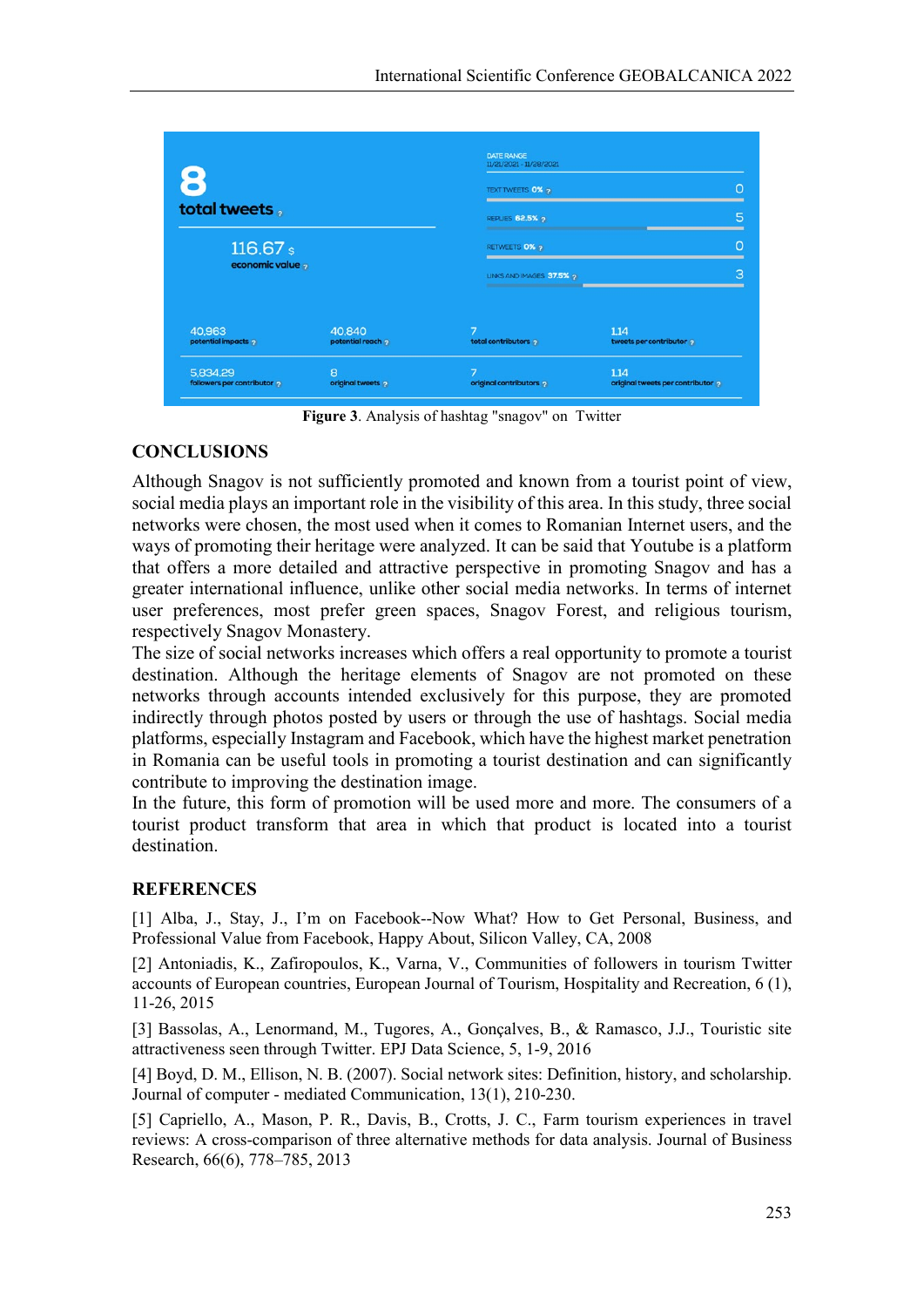[6] Chua, A., Servillo, L., Marcheggiani, E., Moere, A. V., Mapping Cilento: Using geotagged social media data to characterize tourist flows in southern Italy. Tourism Management, 57, 295– 310, 2016

[7] Deddens, L., Social media in science, eco. Mont-Journal on Protected Mountain Areas Research, 3 (2), 49-52, 2011

[8] Doolin B., Burgess L., Cooper, J., Evaluating the use of the web for tourism marketing: a case study from New Zealand. Tour Manage 23(5). 557–61, 2002

[9] Ducman Andrei, Mariana Banuta, Camelia Teodorescu, Mihaela Gadoiu, Radu Daniel Pintilii, Perception of organizational malfunctions reflected by social media for Untold and Neversea festivals in Romania, 6th SWS International Scientific Conferences on social sciences, Albena Bulgaria, 2019, pp. 167-174

[10] Fatanti, M. N., Suyadnya, I. W., Beyond user gaze: How Instagram creates tourism destination brand? Procedia-Social and Behavioral Sciences, 211, 1089-1095, 2015

[11] Gilbert, G. R., Veloutsou, C., A cross-industry comparison of customer satisfaction. Journal of Services Marketing, 20(5), 298–308, 2006

[12] Hays, S., Page, S.J., Buhalis, D., Social media as a destination marketing tool: its use by national tourism organisations. Curr. Issues Tourism 16 (3), 211–239, 2013

[13] Iglesias-Sánchez, P. P., Correia, M. B., Jambrino-Maldonado, C., de las Heras-Pedrosa, C., Instagram as a co-creation space for tourist destination image-building: Algarve and Costa del Sol case studies. Sustainability, 12(7), 2793, 2020

[14] Kaplan, M., Haenlein, M., Users of the world, unite! The challenges and opportunities of social media. Business Horizons, 53(1):59–68, 2010

[15] Ketter, E., Avraham, E., The social revolution of tourism marketing: the growing power of users in social media tourism campaigns. Place Branding and Public Diplomacy, 8(4), 285-294, 2012

[16] Kirilenko, A. P., Stepchenkova, S. O., Kim, H., Li, X., Automated sentiment analysis in tourism: Comparison of approaches. Journal of Travel Research, 57(8), 1012–1025, 2018

[17] Kiraly, D., Facebook influences the tourism as well (A Facebook befolyásolja a turizmust is), http://www.utazonet.hu/facebook-befolyasolja-turizmust.html, 2011

[18] Költringer, C., Dickinger, A., Analyzing destination branding and image from online sources: A web content mining approach. Journal of Business Research, 68(9), 1836–1843, 2015

[19] Lazaridou, K., Vrana, V., & Paschaloudis, D., Museums + Instagram. In V. Katsoni, A. Upadhya, &A. Stratigea (Eds.), Tourism, culture and heritage in a smart economy. Springer proceedings in business and economics, pp. 73–84, Springer, https://doi.org/10.1007/978-3-319- 47732-9\_5, 2017

[20] Loureiro, S. M. C., Lopes, J., How corporate social responsibility initiatives in social media affect awareness and customer engagement. Journal of Promotion Management, 25(3), 419–438, 2019

[21] Miah, S. J., Vu, H. Q., Gammack, J., McGrath, M., A big data analytics method for tourist behaviour analysis, Information & Management, 54 (6), 771–785, 2017

[22] Mirzaalian, F., Halpenny, E., Social media analytics in hospitality and tourism: A systematic literature review and future trends. Journal of Hospitality and Tourism Technology, 10(4), 764– 790, 2019

[23] Mirzaalian, F., Halpenny, E., Social media analytics in hospitality and tourism: A systematic literature review and future trends. Journal of Hospitality and Tourism Technology, 10(4), 764– 790, 2019